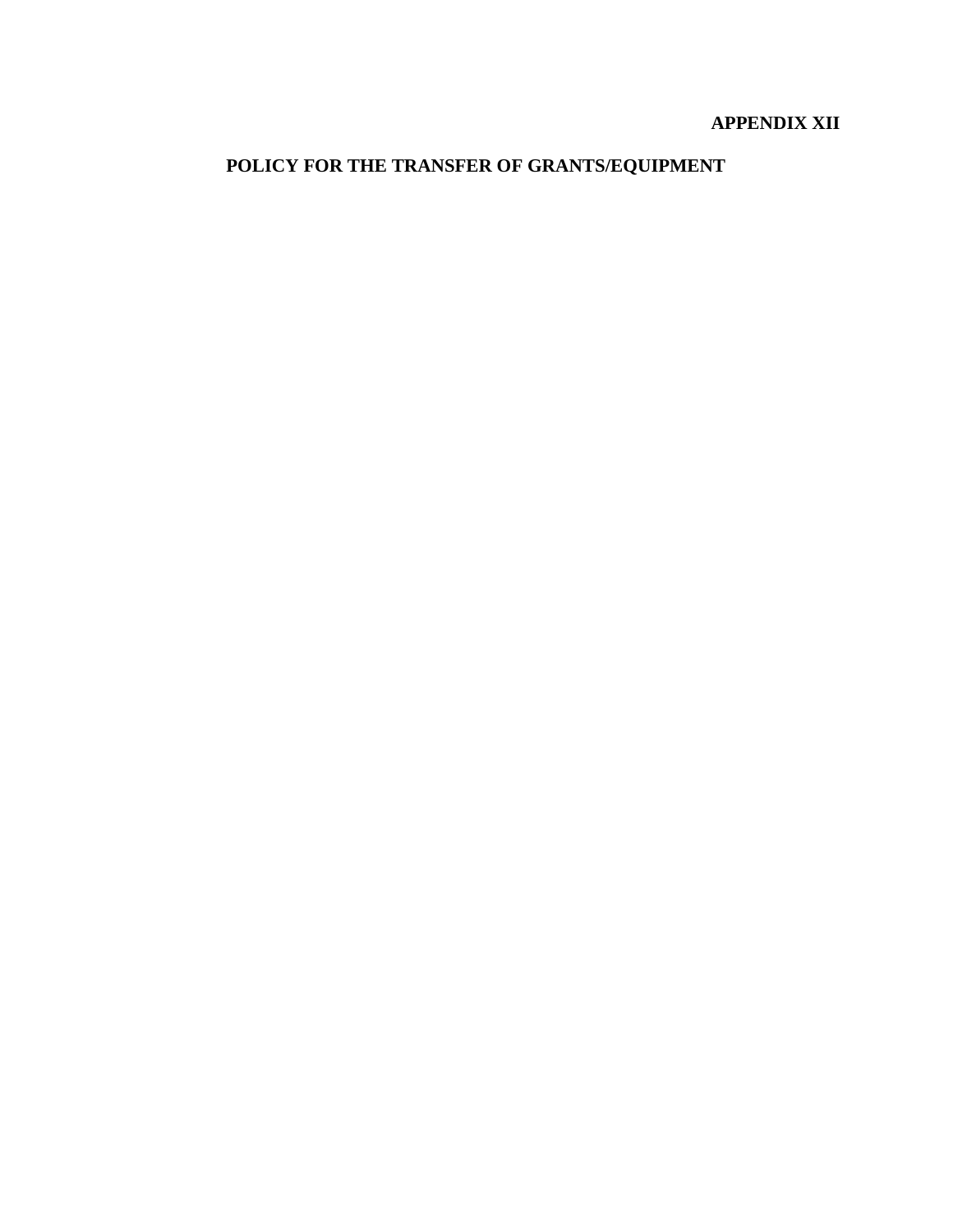# **APPENDIX TO FACULTY BYLAWS**

#### **Policy for the Transfer of Grants/Equipment**

#### Purpose

To define the policy and procedure for transfer of extramural research grants/contract support and research equipment when a faculty investigator terminates employment at Morehouse School of Medicine (MSM) and assumes employment at another institution.

#### Scope and Responsibility

This policy applies to all investigators who receive grant/contract support in the name of MSM. The dean will be responsible for implementation of this policy and for ensuring compliance of it. Requests related to this policy must be approved and recommended to the dean by the department chair. Final decisions and approval will be made by the dean.

#### Policy

Unless otherwise provided for in the terms and conditions of an award and agreed to by MSM in the acceptance of an award, all equipment purchased with a grant/contract is the property of MSM. In the event that a faculty member terminates employment with MSM to assume a position at another institution, transfer of any extramural research grant/contract and research equipment to the new institution may be authorized under the following conditions:

- The faculty member is the principal investigator of the grant/contract.
- The research project supported by this grant/contract will not be continued at MSM under a new principal investigator.
- The grant/contract support and equipment requested for transfer will be required for the conduct of research by this principal investigator at the new institution.
- The equipment requested for transfer was purchased totally with funds provided by the research grant/contract to be transferred, as established by appropriate documentation.
- The transfer is in compliance with policies of, and approved by, the grant/contracting agency.
- All MSM policies and procedures related to the transfer process are followed and approved prior to transfer.
- All financial obligations (including salary support for technicians, collaborators and/or coinvestigators) incurred at MSM under the grant/contract are fully satisfied.
- The investigator will coordinate the transfer and the new institution will assume full financial and physical responsibility for the transfer.
- Equipment deemed common use should remain at MSM. If some of the research activities will continue at MSM and other activities occur at the new site, then the use of this equipment at MSM may be negotiated between the parties doing the work, supervised by the department chair(s) and dean.
- Equipment purchased solely with institutional funds and used solely by the investigator may be negotiated with the Associate Dean for Research provided that it has been depreciated and is of no use to another investigator.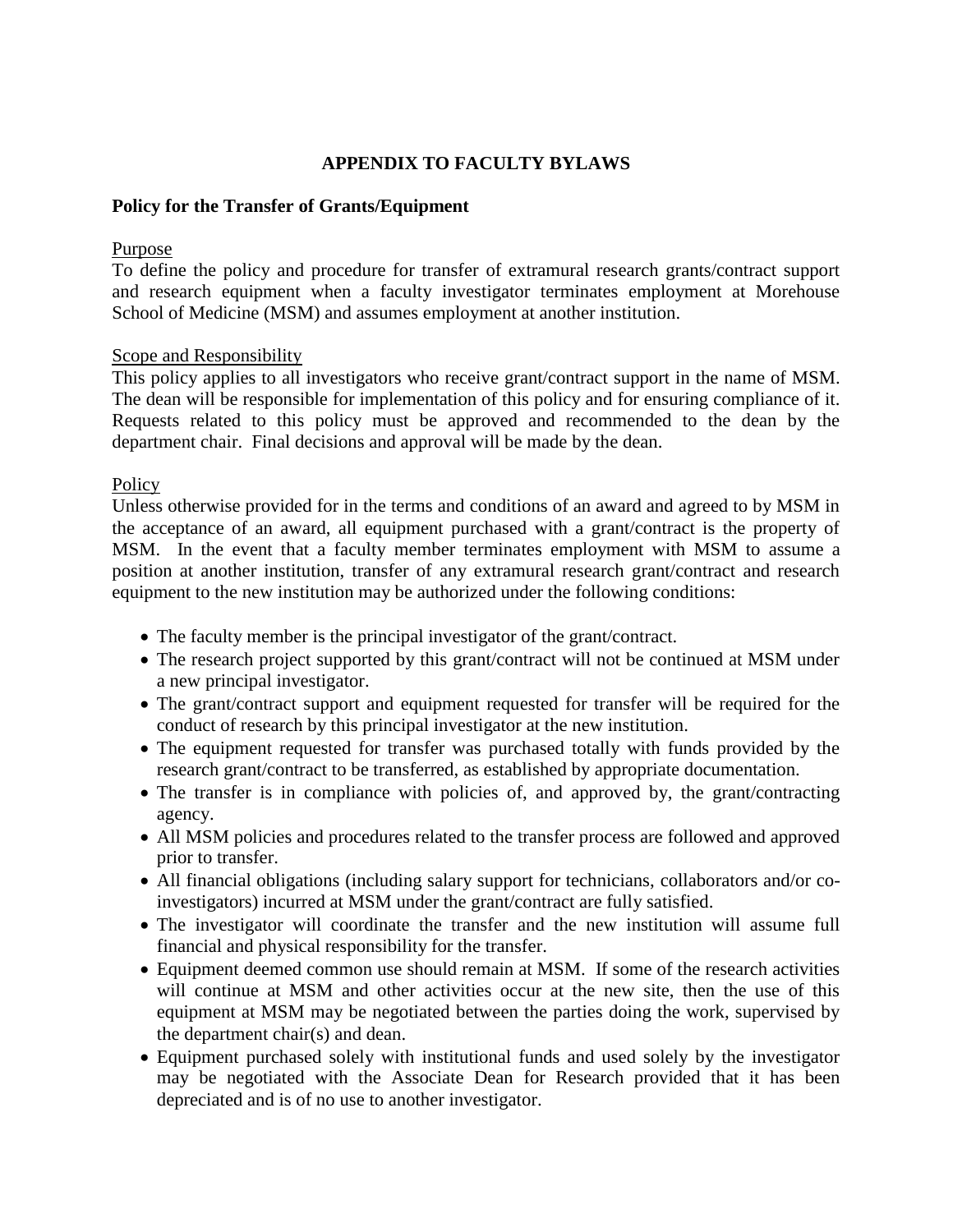## Procedures

As soon as a faculty investigator has accepted a position or knows that he/she will accept a position at another institution and that a request to transfer equipment purchased with grant/contract funds will be made, the following procedures should be initiated by the investigator:

## Prior to Approval of Transfer

- 1. Consult with officials of the grant/contracting agency to determine if the requested transfer complies with agency policies. If necessary, obtain copies of relevant agency documents and written permission from the granting agency for the requested transfer.
- 2. Obtain from the Business Office all financial records that verify the funding sources for the equipment, and an inventory listing of the equipment purchased.
- 3. Prepare a written request for the transfer that includes the detailed inventory with proof of funding source(s) and the equipment transfer form. The Transfer of Equipment form is *(found in Appendix?)*.
- 4. Meet with the department chair to discuss and obtain initial departmental approval for the requested transfer.
- 5. Submit the written request, and all supporting documents to the department chair for approval and recommendation to the dean.

#### Following Approval of Transfer

- 1. If you are transferring the award, all transfer documents should be prepared and submitted to the funding agency. Any MSM documents and assurances required should also be completed and approved prior to the transfer.
- 2. Obtain approval from the department chair, dean and other relevant MSM officials for the date and means of transfer.
- 3. Arrange for and personally oversee the packing, shipment, and payment for the transfer.

#### Transferring awards funded by NIH

For the transfer of National Institutes of Health (NIH) awards, the following documents will be required:

- Change of Grantee Application
- Relinquishment Statement

The individual awarding agency at NIH should be contacted to see what, if any, additional information is required.